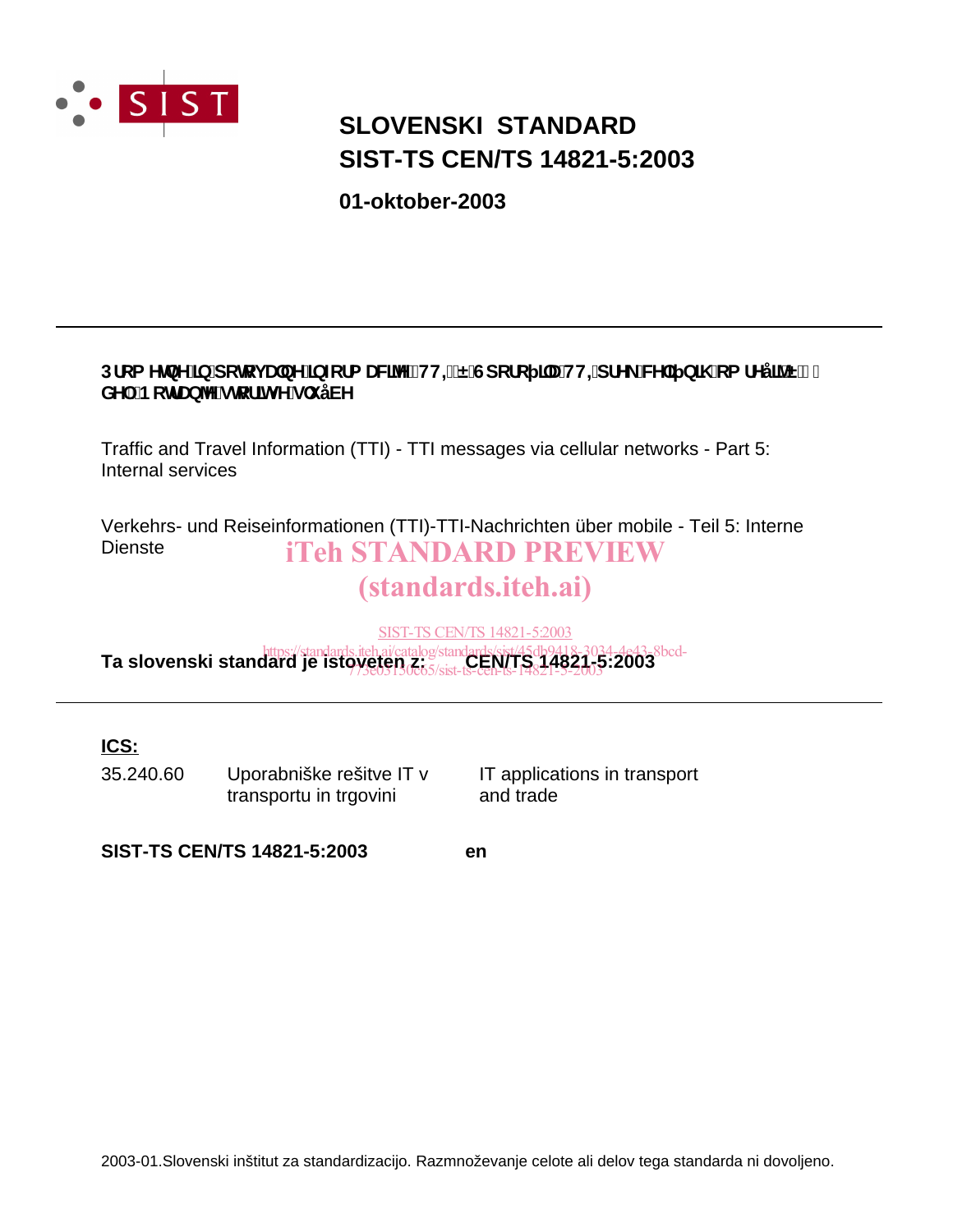# iTeh STANDARD PREVIEW (standards.iteh.ai)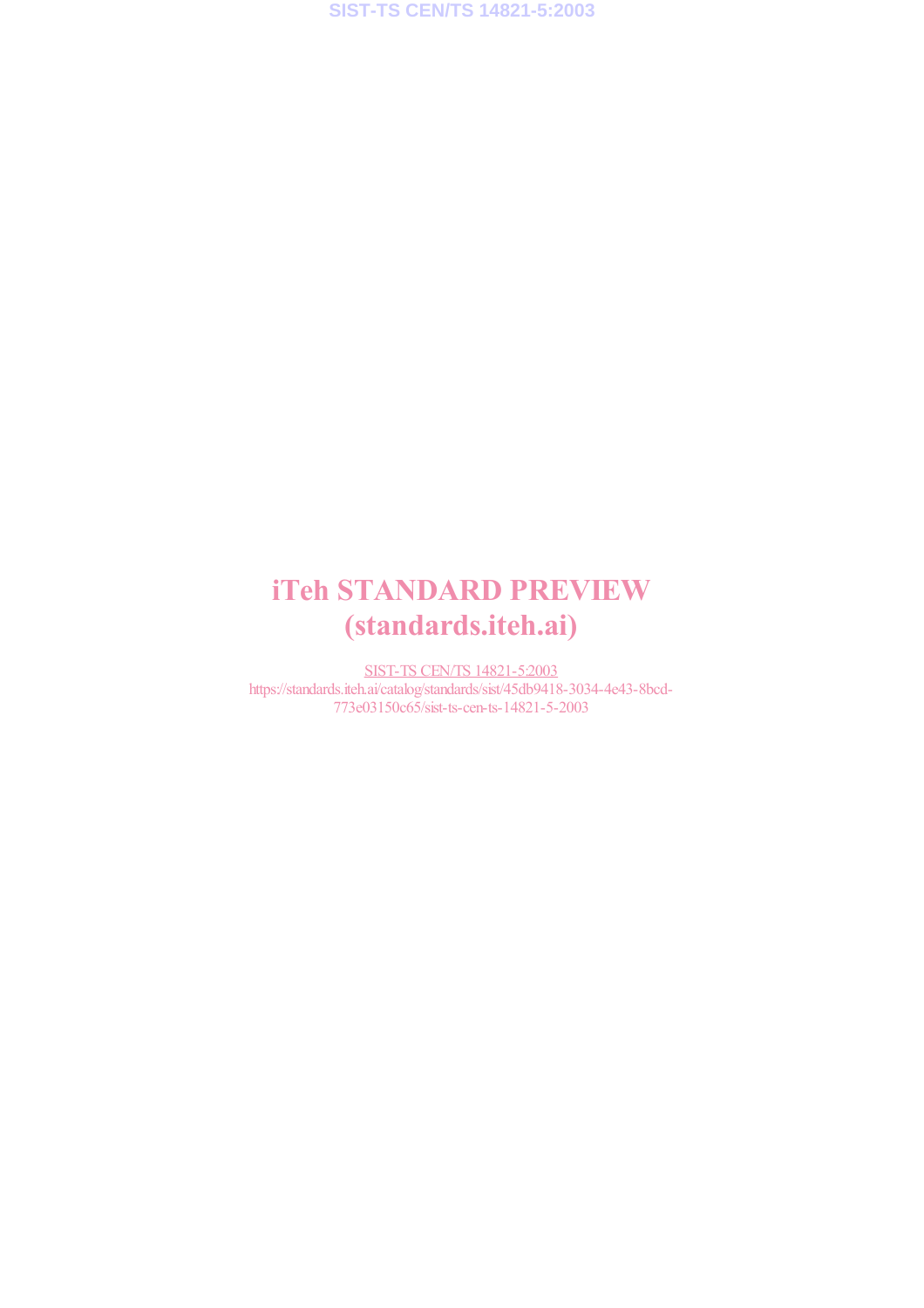# TECHNICAL SPECIFICATION SPÉCIFICATION TECHNIQUE TECHNISCHE SPEZIFIKATION

# **CEN/TS 14821-5**

May 2003

ICS 35.240.60

English version

## Traffic and Travel Information (TTI) - TTI messages via cellular networks - Part 5: Internal services

This Technical Specification (CEN/TS) was approved by CEN on 10 May 2001 for provisional application.

The period of validity of this CEN/TS is limited initially to three years. After two years the members of CEN will be requested to submit their comments, particularly on the question whether the CEN/TS can be converted into a European Standard.

CEN members are required to announce the existence of this CEN/TS in the same way as for an EN and to make the CEN/TS available. It is permissible to keep conflicting national standards in force (in parallel to the CEN/TS) until the final decision about the possible conversion of the CEN/TS into an EN is reached.

CEN members are the national standards bodies of Austria, Belgium, Czech Republic, Denmark, Finland, France, Germany, Greece, CEN members are the national-standards-bodies of Austria, Belgium, Czech Republic, Denmark, Finland, France, Germany, Greece,<br>Hungary, Iceland, Ireland, Italy, Luxembourg, Malta, Netherlands, Norway, Portugal, Slovakia, Sp Kingdom.

## (standards.iteh.ai)

SIST-TS CEN/TS 14821-5:2003 https://standards.iteh.ai/catalog/standards/sist/45db9418-3034-4e43-8bcd-773e03150c65/sist-ts-cen-ts-14821-5-2003



EUROPEAN COMMITTEE FOR STANDARDIZATION COMITÉ EUROPÉEN DE NORMALISATION EUROPÄISCHES KOMITEE FÜR NORMUNG

**Management Centre: rue de Stassart, 36 B-1050 Brussels**

© 2003 CEN All rights of exploitation in any form and by any means reserved worldwide for CEN national Members.

Ref. No. CEN/TS 14821-5:2003 E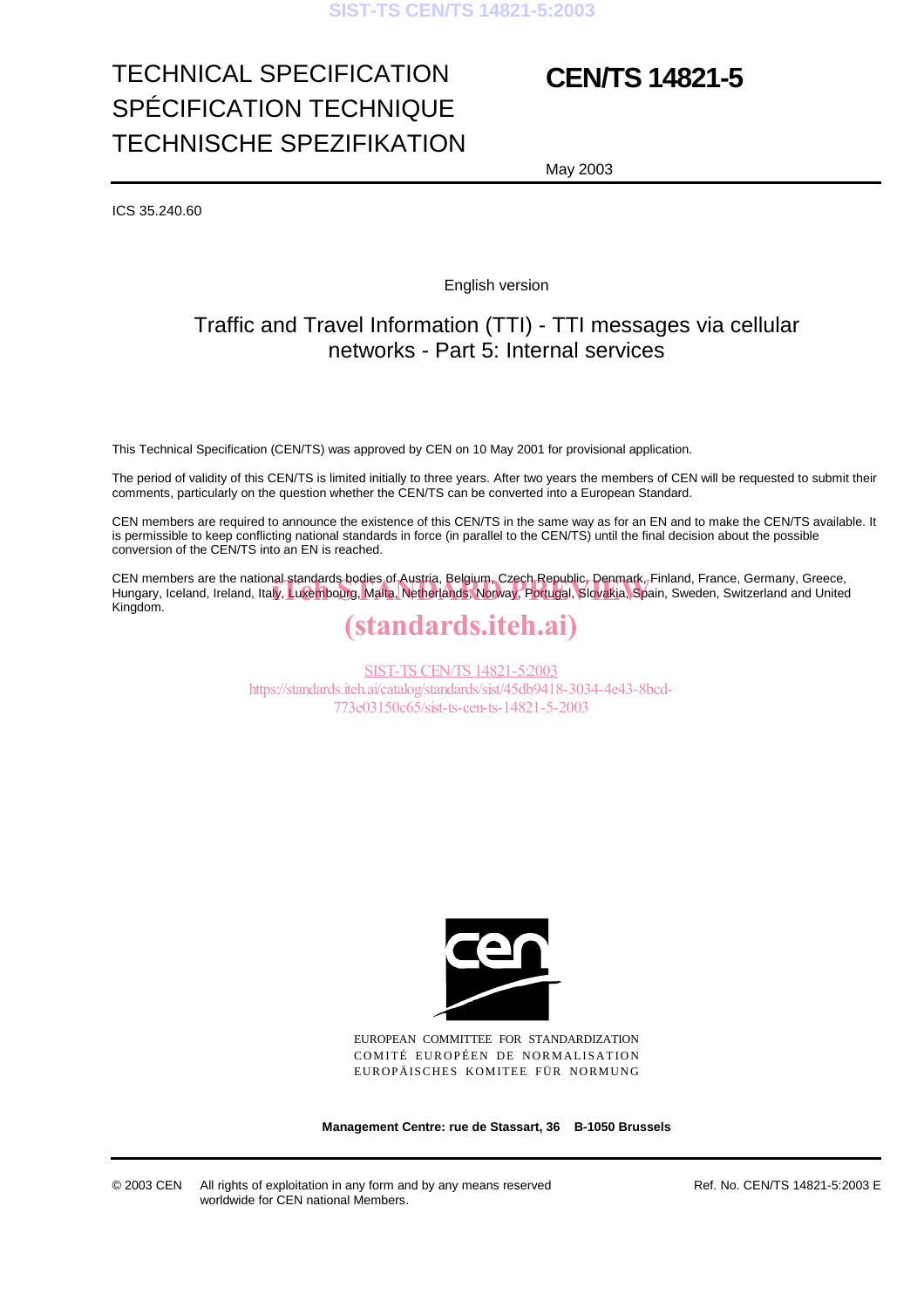## **Table of contents**

|                                                                                                  |                                                                                          | <b>PAGE</b>    |  |
|--------------------------------------------------------------------------------------------------|------------------------------------------------------------------------------------------|----------------|--|
| <b>TABLE OF CONTENTS</b>                                                                         |                                                                                          |                |  |
| <b>FOREWORD</b>                                                                                  |                                                                                          |                |  |
| <b>INTRODUCTION</b><br>4                                                                         |                                                                                          |                |  |
| 1.                                                                                               | <b>SCOPE</b>                                                                             | 5              |  |
| 2.                                                                                               | <b>NORMATIVE REFERENCES</b>                                                              | 6              |  |
| 3.                                                                                               | <b>DEFINITIONS AND ABBREVIATIONS</b>                                                     | 7              |  |
| 3.1                                                                                              | Definitions                                                                              | $\overline{7}$ |  |
|                                                                                                  | 3.2 Abbreviations                                                                        | 9              |  |
| SPECIFICATION OF INTERNAL SERVICES - CONFIGURATION AND MASTER DATA UPDATE 14<br>4.               |                                                                                          |                |  |
|                                                                                                  | 4.1 Goal of the Service                                                                  | 14             |  |
|                                                                                                  | 4.2 Access Management                                                                    | 14             |  |
|                                                                                                  | 4.3 Master Data Management                                                               | 14             |  |
| 4.4                                                                                              | Key Management                                                                           | 14             |  |
| 4.5                                                                                              | Function Contents and Handling of Access Management<br>4.6 General                       | 15<br>16       |  |
| 4.7                                                                                              | Configuration Request initiated by the Onboard Equipment                                 | 16             |  |
| 4.8                                                                                              | Configuration Update sent by the Service Center                                          | 17             |  |
| 4.9                                                                                              | Handling Sequence of Access Management Iteh.al)                                          | 26             |  |
| 4.10                                                                                             | Requirements for the Onboard Equipment                                                   | 33             |  |
| 4.11                                                                                             | Function Contents and Handling of Master Data Management                                 | 34             |  |
| 5.                                                                                               | SPECIFICATION OF KEY MANAGEMENT AND SECURITY34-4e43-8bcd-                                | 36             |  |
| 5.1                                                                                              | 773e03150c65/sist-ts-cen-ts-14821-5-2003<br><b>Descriptions for Operators</b>            | 36             |  |
| 5.2                                                                                              | Roles in Key Management                                                                  | 36             |  |
| 5.3                                                                                              | <b>Encryption of User Data</b>                                                           | 43             |  |
| 5.4                                                                                              | Key Exchange Procedures                                                                  | 48             |  |
| 5.5                                                                                              | Cryptographic Function in the Onboard Equipment                                          | 61             |  |
| 6.                                                                                               | ADP FOR CAS FUNCTIONALITY - CONFIGURATION AND KEY MANAGEMENT                             | 65             |  |
| 6.1                                                                                              | <b>General Definitions and Information Elements</b>                                      | 65             |  |
| 6.2                                                                                              | <b>Configuration Management</b>                                                          | 67             |  |
|                                                                                                  | 6.3 Key Management                                                                       | 73             |  |
|                                                                                                  | 6.4 ADP for CAS Functionality -Configuration and Key Management - Specification in ASN.1 | 82             |  |
| 7.                                                                                               | <b>SPECIFICATION OF DIAGNOSTIC SERVICES</b>                                              | 94             |  |
| 7.1                                                                                              | Goal of the Service                                                                      | 94             |  |
| 7.2                                                                                              | Function Contents and Handling of Diagnosis Functions                                    | 94             |  |
|                                                                                                  | 7.3 Communications Flow between On-Board Equipment and TT Call Office                    | 95             |  |
|                                                                                                  | 7.4 Requirements for the Onboard Equipment                                               | 96             |  |
| ADP FOR DIAGNOSTIC SERVICES - GENERAL DEFINITIONS AND INFORMATION<br>8.<br><b>ELEMENTS</b><br>97 |                                                                                          |                |  |
|                                                                                                  |                                                                                          |                |  |
| 8.1                                                                                              | General                                                                                  | 97             |  |
| 8.2<br>8.3                                                                                       | Diagnostic Request Message<br>Diagnostic Message                                         | 97<br>99       |  |
|                                                                                                  | 8.4 ADP for Diagnostic Services - Specification in ASN.1                                 | 101            |  |
|                                                                                                  |                                                                                          | 104            |  |
|                                                                                                  | <b>BIBLIOGRAPHY</b>                                                                      |                |  |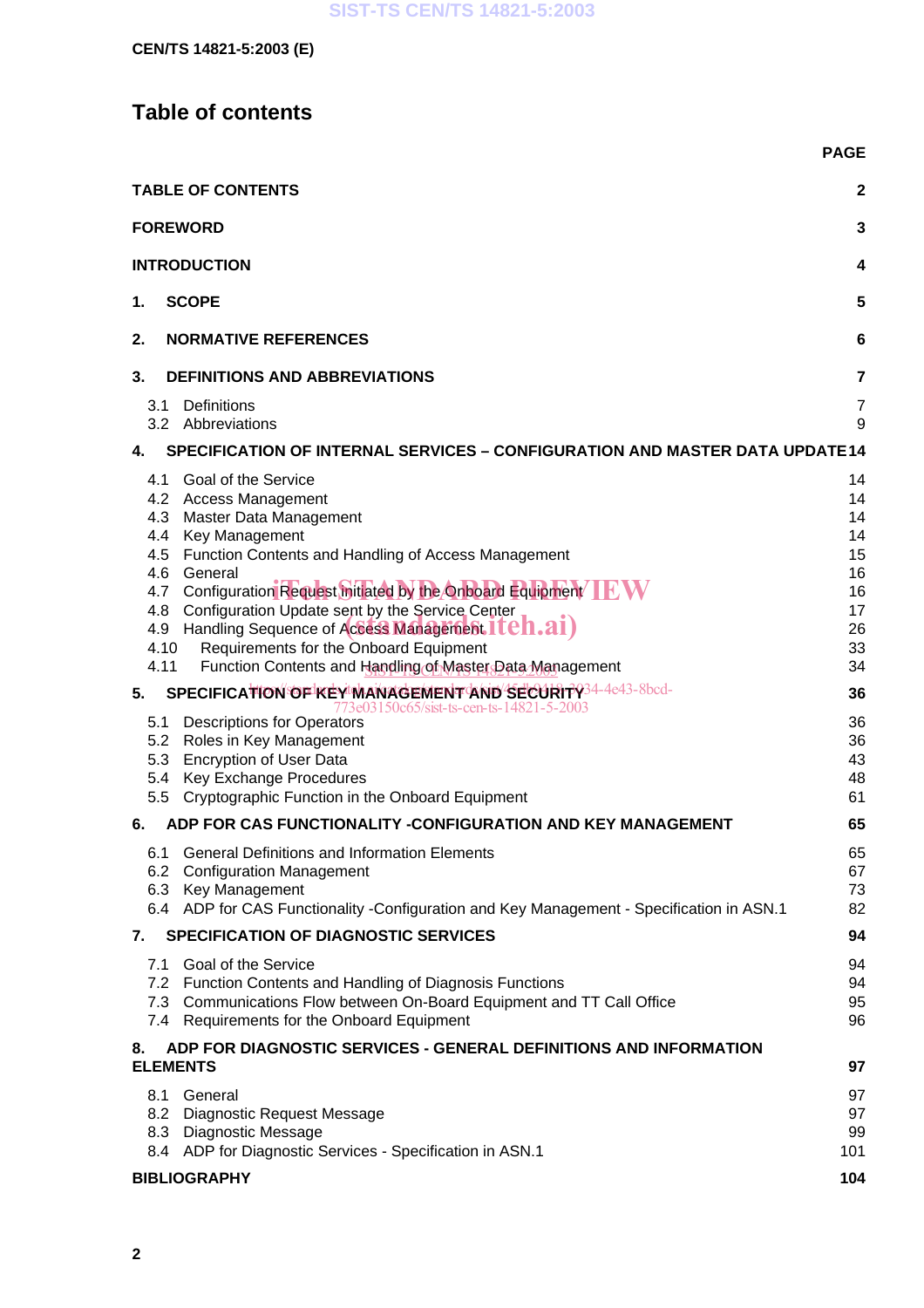## **Foreword**

This document (CEN/TS 14821-5:2003) has been prepared by Technical Committee CEN/TC 278 "Road transport and traffic telematics", the secretariat of which is held by NEN, in collaboration with Technical Committee ISO/TC 204 "Transport information and control systems".

This technical specification was prepared by Working Group 7 of CEN TC278. In the field of Traffic and Traveller Information, the innovative rate is high, with many research and development projects under way in many countries, and there is a need to establish prospective standards which allow manufacturers to introduce competitive products to the market in the knowledge that they can accommodate the future issues of the standard(s) without fundamental change to equipment.

In accordance with the CEN/CENELEC "Internal Regulations Part 2: Common Rules for standards work, 04-1996" the original copyright holders on the complete set of documents are Mannesmann Autocom GmbH and TEGARON Telematics GmbH. The original copyright holders hereby grant CEN all necessary rights with regard to said original copyrights to execute the standardisation process as described below.

No known national technical specifications (identical or conflicting) exist on this subject.

CEN/TS 14821 consists of eight parts; one part describing the framework and seven parts providing detailed specifications of all components, protocols and services that are within the scope of CEN/TS 14821.

According to the CEN/CENELEC Internal Regulations, the national standards organizations of the following countries are bound to announce this CEN Technical Specification: Austria, Belgium, Czech rollowing countries are pound to applounce this CEN Technical Specification. Austria, Belgium, Czech<br>Republic, Denmark, Finland, France, Germany, Greece, Hungary, Iceland, Ireland, Italy, Luxembourg, Malta, Netherlands, Norway, Portugal, Slovakia, Spain, Sweden, Switzerland and the United Kingdom. (standards.iteh.ai)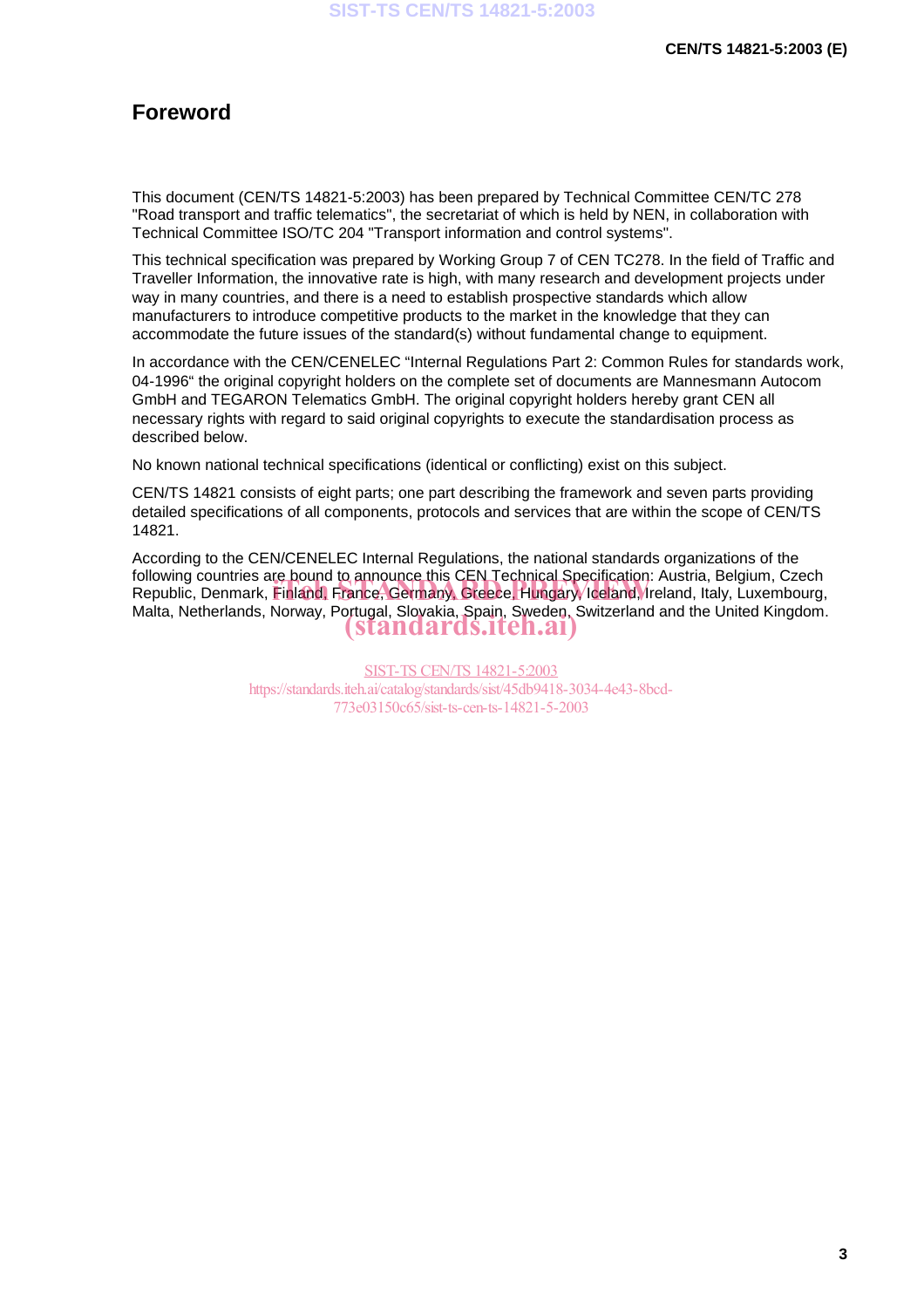#### **CEN/TS 14821-5:2003 (E)**

## **Introduction**

Traffic and Traveller Information (TTI) may be disseminated through a number of services or means of communication, covering static displays, portable terminals and in-vehicle equipment.

For all such services, the data to be disseminated, and the message structure involved in the various interfaces, require clear definition and standards formats in order to allow competitive products to operate with any received data.

This technical specification focuses on an application data specification whereby data is produced at a central location and is disseminated via a cellular radio network. It addresses the data specifications for both downlink and uplink existing between a central location and randomly located vehicles. It enables messages to be exchanged between different systems and service providers adopting a variety of applications specifications.

Other techncial specifications are being produced by the CEN TC278 Working Group 4 to cover TTI dissemination via other means or services. This set of specifications is named GATS (Global Automotive Telematics Standard). GATS provides the modular framework for implementing such traffic telematics services on an open technology platform and is network - independent. In many details definitions are necessary to ensure interoperability. Therefore, those detailed definitions are given in a network-specific part (CEN/TS 14821-8). With the development of future mobile communication systems towards UMTS / IMT2000 the bottleneck of narrow-band data communication might fade. Due to its modular structure, the GATS framework and applications are prepared for that due to its network-independence. The same holds for emerging technologies for positioning which today is almost exclusively based on GPS.

Other relevant standard developments are, independent from telematics, the application-independent Wireless Application Protocol (WAP), enabling mobile access to the Internet. It is understood that these emerging technologies might fit into the framework of telematics applications in future WAP-versions. Enlenging technologies might in this the namework of telematics applications in future WAT-versions.<br>For the time being, GATS already today independently from WAP enables access to telematics services. Utilisation of GATS on a WAP protocol stack and identifying necessary adaptation of WAP specifications Utilisation of GATS on a twar protocol stack and identifying necessary adaptation of twar specification<br>(if any) is currently under investigation of the appropriate groups within WAP-Forum and GATS-Forum.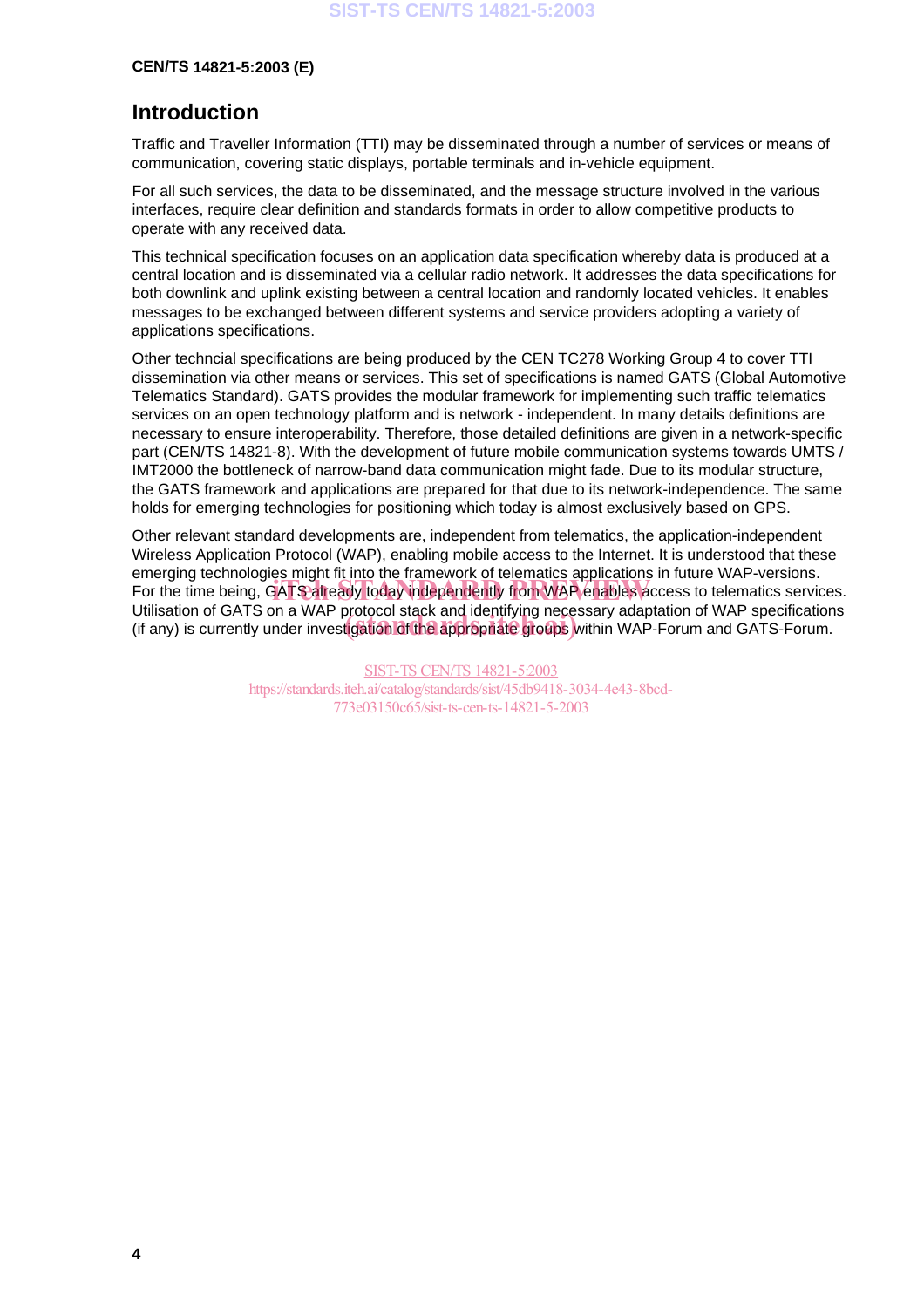## **1. Scope**

This CEN/TS defines the specific interfaces and functionality of traffic telematics (TT) services based on the use of cellular networks. Device manufacturers are enabled to develop terminal equipment compatible to services based on this technical specification. This will allow for interoperability of different terminal equipment and service providers which allows competition between service providers and terminal manufacturers. Furthermore it sets the scene for international availability of these services.

This technical specification specifies

- TT-specific interfaces between terminal and service centre. This especially incorporates the message sets of the application data protocols and the service-independent communication handling (including conditional access and transport protocols).
- Functionality, procedures and requirements of basic terminal components as well as their interaction with the service centre. This especially comprises conditional access and security mechanisms.
- Service Specifications, which are essential to ensure consistent behaviour of terminal and service centre.

The services incorporated within this issue comprise:

- breakdown and emergency services
- interactive traffic information services
- broadcast traffic information services
- navigation services (route assistance, route advice, homing)
- operator services
- general information services TANDARD PREVIEW
- floating car data collection  $(\mathrm{standard} s.\mathrm{iteh}.a i)$

It is envisaged that future research and development will lead to improvements on the services listed above as well as to the creation of **new services. Nevertheless** this technical specification provides the framework for seamlessaintegration of new features and services into the existing architecture.

773e03150c65/sist-ts-cen-ts-14821-5-2003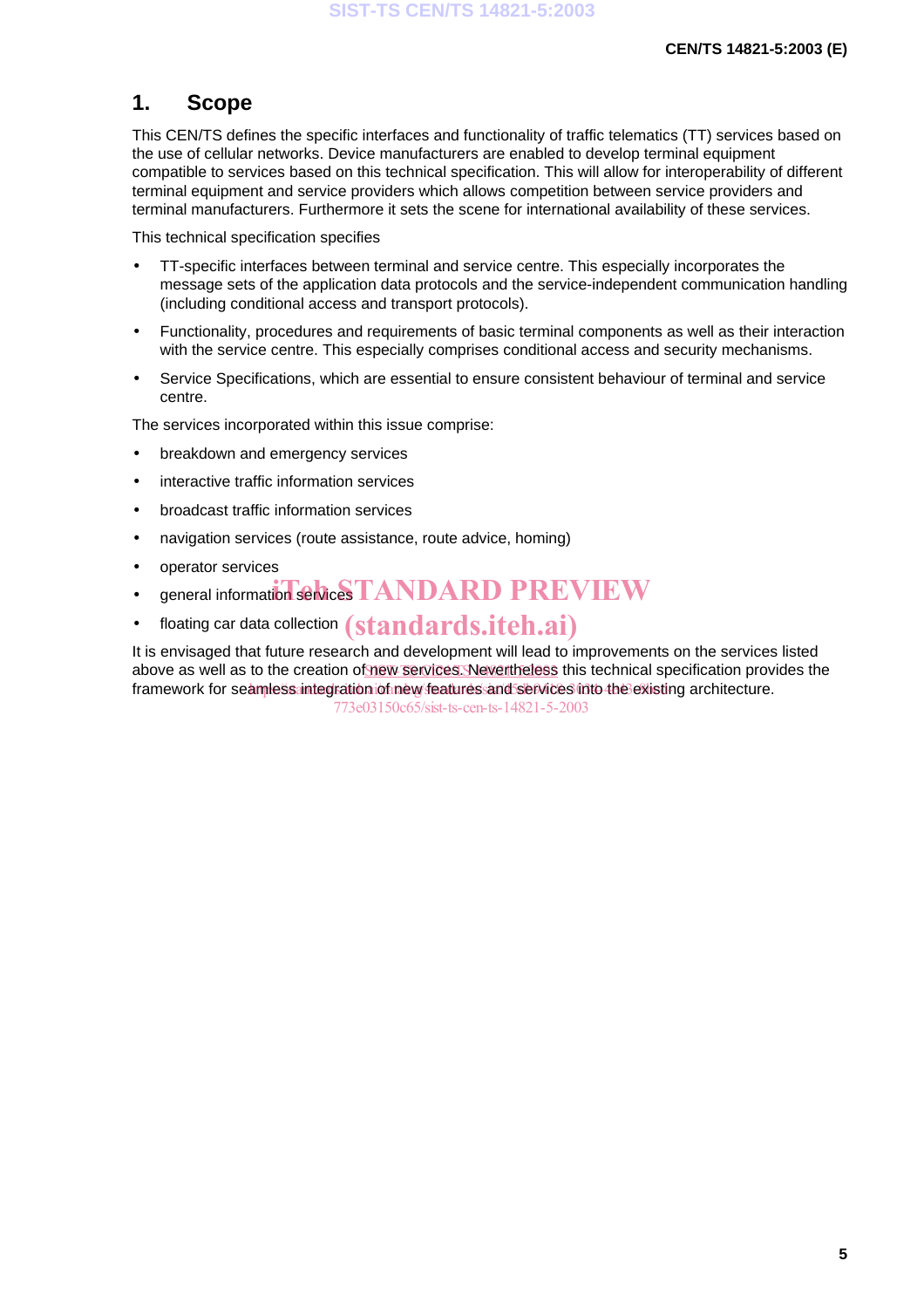#### **CEN/TS 14821-5:2003 (E)**

## **2. Normative references**

This Technical Specification incorporates by dated or undated reference, provisions from other publications. These normative references are cited at the appropriate places in the text and the publications are listed hereafter. For dated references, subsequent amendments to or revisions of any of these publications apply to this Technical Specification only when incorporated in it by amendment or revision. For undated references the latest edition of the publication referred to applies (including amendments).

| ISO/IEC 9797-1                                                                    | Information technology -- Security techniques -- Message Authentication<br>Codes (MACs) -- Part 1: Mechanisms using a block cipher            |  |  |
|-----------------------------------------------------------------------------------|-----------------------------------------------------------------------------------------------------------------------------------------------|--|--|
| ISO/IEC 9797-2:2002                                                               | Information technology -- Security techniques -- Message Authentication<br>Codes (MACs) -- Part 2: Mechanisms using a dedicated hash-function |  |  |
| ISO/IEC 10116                                                                     | Information technology – Security techniques - Modes of operation for an n-<br>bit block cipher                                               |  |  |
| ISO/IEC 10118-1:2000                                                              | Information technology - Security techniques - Hash-functions - Part 1:<br>General                                                            |  |  |
| ISO/IEC 10118-2                                                                   | Information technology - Security techniques - Hash-functions - Part 2:<br>Hash-functions using an n-bit block cipher                         |  |  |
| ISO 11568-3:<br>iTe                                                               | Banking - Key management (retail) - Part 3: Key life cycle for symmetric<br>$hcbhe$ rs $\triangle$ $NDARD$ $PRE$                              |  |  |
| PKCS#1: RSA Encryption Standard, RSA Labs Technical Notes) Version 1.5, Nov. 1993 |                                                                                                                                               |  |  |

#### CCITT, Annex A to CCITT Blue Book Rec. E212

SIST-TS CEN/TS 14821-5:2003 https://standards.iteh.ai/catalog/standards/sist/45db9418-3034-4e43-8bcd-

773e03150c65/sist-ts-cen-ts-14821-5-2003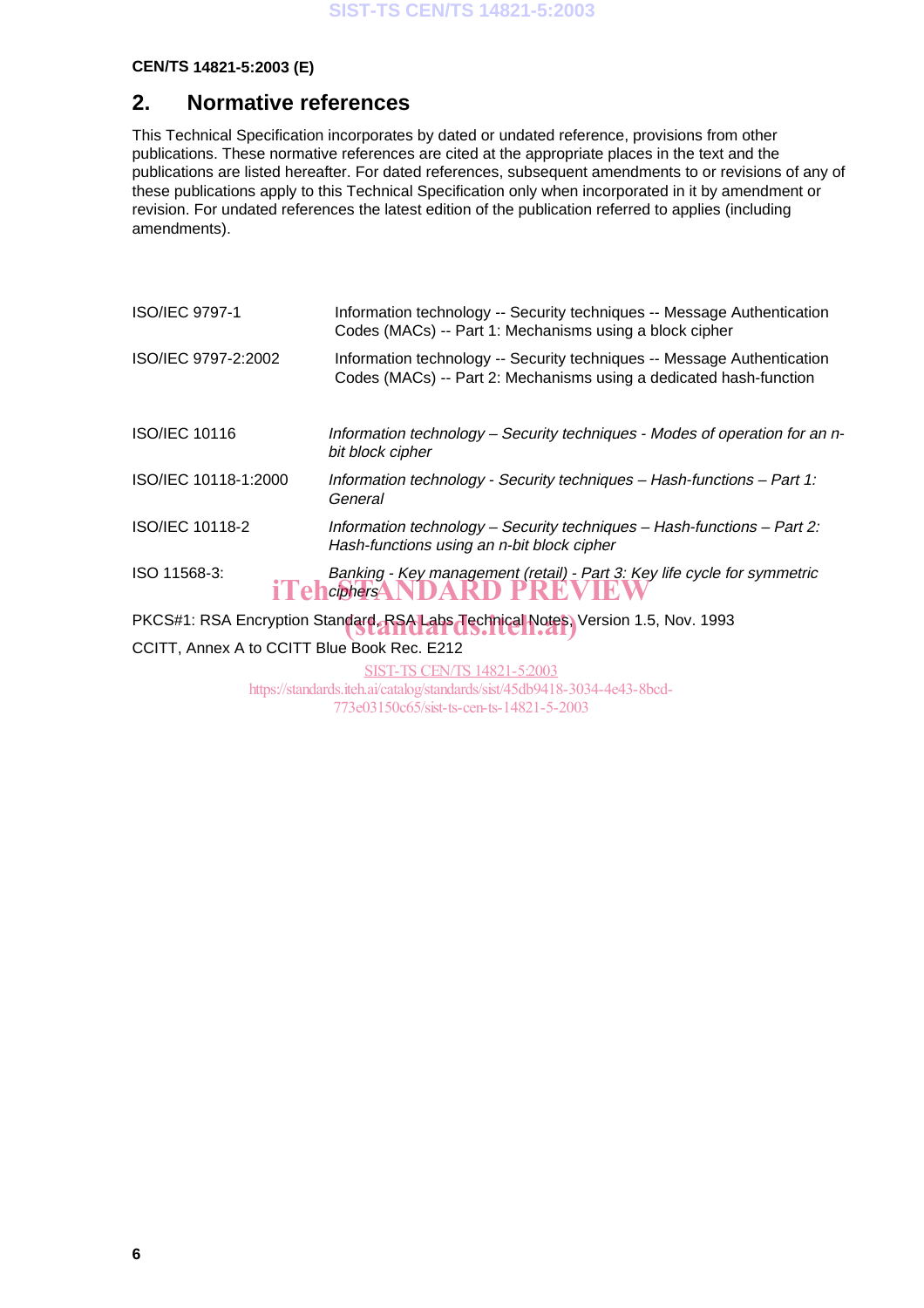## **3. Definitions and abbreviations**

## **3.1 Definitions**

For the purposes of this CEN/TS, the following terms and definitions apply:

#### **3.1.1 Attribute (of a Traffic Information Message)**

A Traffic Information Message is made up of separate parts that can be called attributes. This includes, for example, an item of information and a length of validity.

#### **3.1.2 Authorisation**

Reciprocal proof that the identity provided by the communications partner is valid

#### **3.1.3 Broadcast Service**

Data service within a cellular wireless network that allows for mono-directional dissemination of data from a service centre to multiple users in the area of signal reception

#### **3.1.4 Bypass Description**

Representation of a Bypass, consisting of a Bypass Hint and/or a Bypass Route.

#### **3.1.5 Bypass Hint**

Representation of a hint for a Bypass

# **3.1.6** Bypass Link Teh STANDARD PREVIEW

Prominent waypoints on a Bypass Routed  $\bm{ards}.\bm{iteh}.\bm{ai})$ 

#### **3.1.7 Bypass Route** SIST-TS CEN/TS 14821-5:2003

Representation of the route for a Bypass og/standards/sist/45db9418-3034-4e43-8bcd-773e03150c65/sist-ts-cen-ts-14821-5-2003

#### **3.1.8 Cell Broadcast**

Broadcast service of the GSM network

#### **3.1.9 Data telegram**

Digital message exchanged between two systems

#### **3.1.10 Delivery Notification**

Network acknowledgement for successful/ unsuccessful delivery of a message to the mobile device

#### **3.1.11 Functional Road Class**

A classification based on the importance of the road element in the connectivity of the total road network

#### **3.1.12 Functional Road Class 0**

**Motorways** 

#### **3.1.13 Functional Road Class 1**

All non-Motorways that are part of a connection used for nation wide traffic and transport

#### **3.1.14 Geocode**

Geocodes are unique identifiers unmistakably defining important points on road networks. Geocodes can be derived from / converted into WGS84 co-ordinates by the algorithm described in CEN/TS 14821- 3.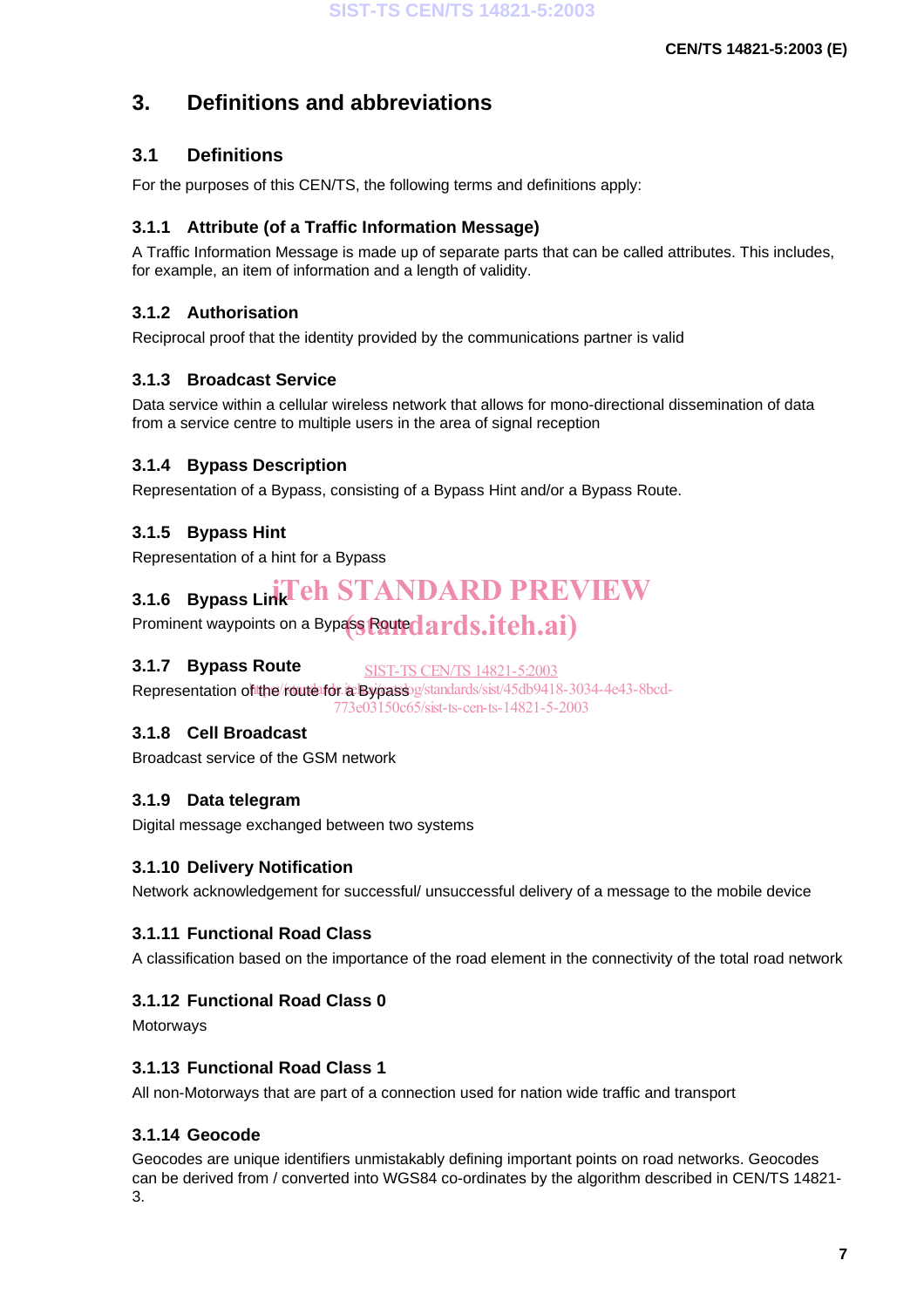#### **CEN/TS 14821-5:2003 (E)**

#### **3.1.15 Hardware service agents**

Partner companies of the traffic telematics service providers who are authorised to install onboard equipment into vehicles and to maintain it

#### **3.1.16 Homing**

Simple form of guidance to destination, in which the direction and straight-line distance of the destination are indicated

#### **3.1.17 Information Element**

Information unit of a message

#### **3.1.18 Intersection**

Junction of two or more roads

#### **3.1.19 Length of a Speech Report**

Length of a Speech Report, including pauses, in tenths of a second

#### **3.1.20 Mobile Originated**

Data telegram sent from the onboard equipment to the Service Centre.

#### **3.1.21 Mobile Terminated**

Data telegram sent by the Service Centre to the onboard equipment.

#### **3.1.22 Onboard equipment Teh STANDARD PREVIEW**

2002 - 2008 CM CM CO<sub>MP</sub>MONTS<br>A system, generally mobile, interacting with the service centre to handle traffic telematics services

#### **3.1.23 Road Junction** SIST-TS CEN/TS 14821-5:2003

Intersection of two or more roads iteh.ai/catalog/standards/sist/45db9418-3034-4e43-8bcd-773e03150c65/sist-ts-cen-ts-14821-5-2003

#### **3.1.24 Route description**

Description of a route showing the geometry of street intersections, manoeuvre instructions, street and place names, and geographical co-ordinates

#### **3.1.25 Service centre**

System produced by the traffic telematics operators / service providers to handle traffic telematics services

#### **3.1.26 Short Message Service**

Packet-based form of data transfer within the GSM network

#### **3.1.27 Speech connection**

Communications channel between two systems for the bi-directional transmission of speech

#### **3.1.28 Speech Report**

Traffic Information Report transmitted by a speech system

#### **3.1.29 Terminal Device**

Generally mobile system interacting with the service centre for implementation of telematics services

#### **3.1.30 TINFO**

Traffic Information Report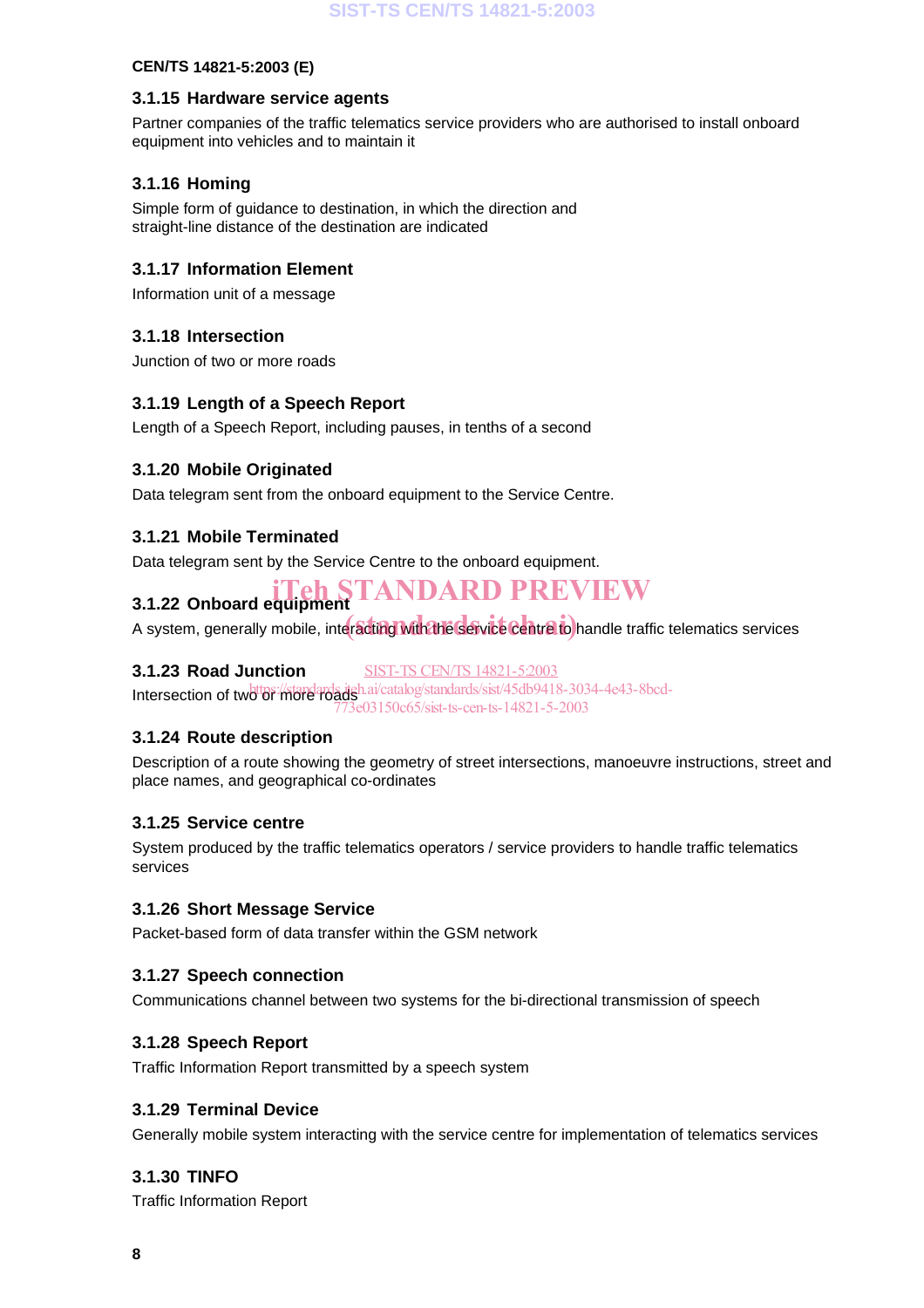#### **3.1.31 TINFO Version**

Unique identification of a Traffic Message, consisting of a number and a time stamp

#### **3.1.32 Traffic Data**

Data for qualification of Traffic Events. This includes:

- Values: speed, traffic flow, traffic density
- Places: position, place designation
- Facts: description of situation

#### **3.1.33 Traffic Event**

An occurrence on a road or in an area that is worthy of reporting, such as a traffic jam, wrong-way driver, or fog.

#### **3.1.34 Traffic Information**

Technical representation of a Traffic Situation within the onboard equipment, accomplished by a number of Traffic Information Reports.

This Traffic Information can be displayed to the customer via suitable terminals.

#### **3.1.35 Traffic Information Report**

Technical representation of a Traffic Event produced by processing traffic data. Each Traffic Reports uniquely identified by a number, the TINFO ID, a time stamp, the TINFO version.

Note: If the Traffic Event changes, the time stamp changes, but the TINFO ID number does not. iTeh STANDARD PREVIEW

#### **3.1.36 Traffic Situation** (standards.iteh.ai)

The total number of all Traffic Events taking place that deserve reporting within an area. The Traffic Situation is always linked to an area. Thus, for example, an areas could be a conurbation or a Situation is always linked to an area<sub>st</sub>-nus. By argaining, an areas could i<br>geometrically demarcated area; an example is the radius around a point. https://standards.iteh.ai/catalog/standards/sist/45db9418-3034-4e43-8bcd-

773e03150c65/sist-ts-cen-ts-14821-5-2003

#### **3.1.37 Voice connection**

Circuit-switched channel between two systems for bi-directional voice transmission

#### **3.1.38 Waypoint**

Significant points on the route

#### **3.2 Abbreviations**

For the purposes of this CEN/TS, the following abbreviations apply:

#### **3.2.1 % ott**

percent of the time

#### **3.2.2 ADP**

Application Data Protocol, i.e. a message set for a telematics service

#### **3.2.3 AM**

Acknowledge Message

#### **3.2.4 ASN.1**

Abstract Syntax Notation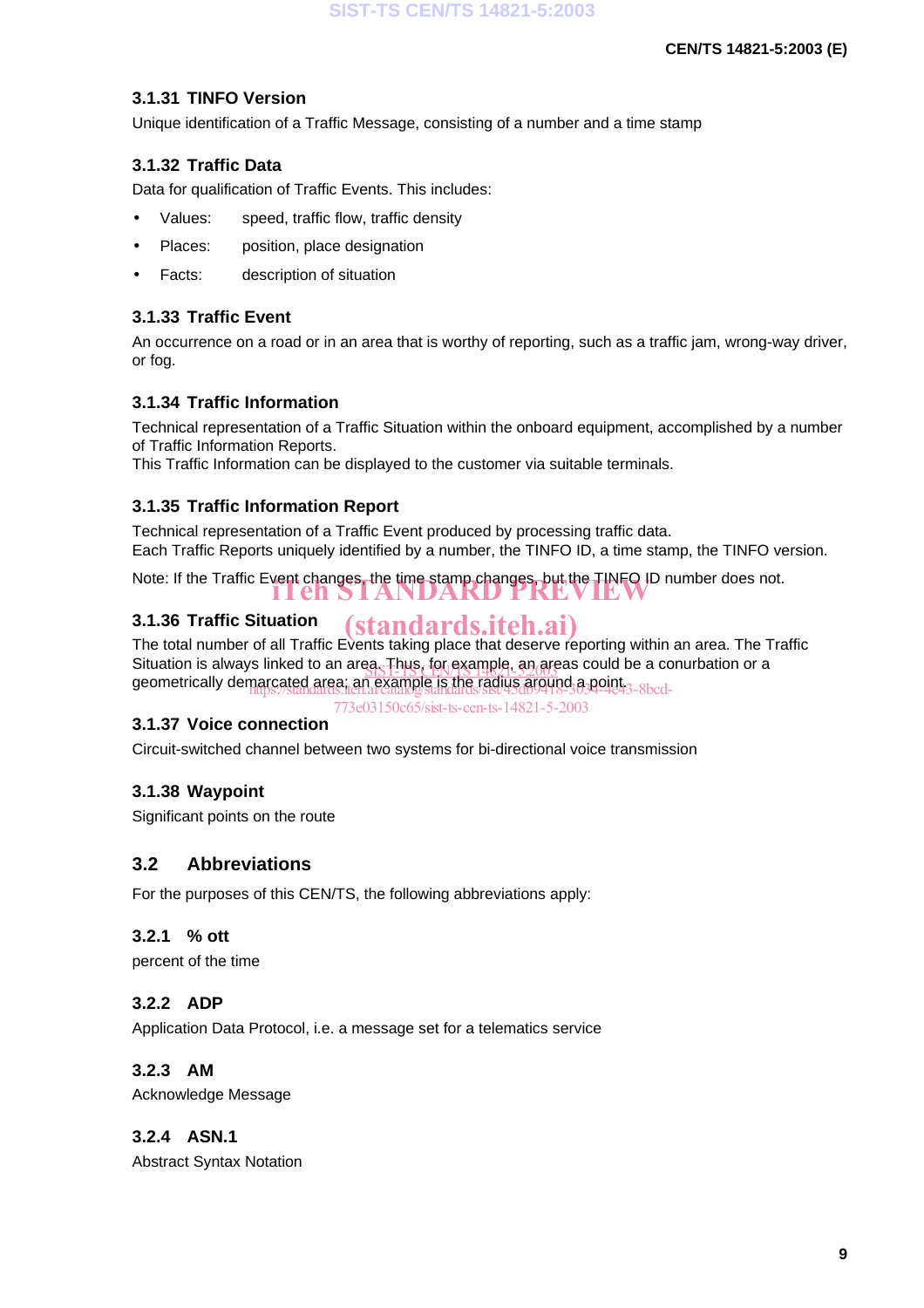#### **SIST-TS CEN/TS 14821-5:2003**

#### **CEN/TS 14821-5:2003 (E)**

**3.2.5 BC** Broadcast

**3.2.6 BCS** Broadcast Service

**3.2.7 CA** Conditional Access

**3.2.8 CAS** Conditional Access and Security

**3.2.9 CB** Cellular Broadcast

**3.2.10 CBC** Cipher Block Chaining

**3.2.11 CLI** Calling Line Identification

**3.2.12 CRM** Calling Request Messageh STANDARD PREVIEW

## **3.2.13 CSD**

# (standards.iteh.ai)

Circuit Switched Data **3.2.14 DES** SIST-TS CEN/TS 14821-5:2003 https://standards.iteh.ai/catalog/standards/sist/45db9418-3034-4e43-8bcd-773e03150c65/sist-ts-cen-ts-14821-5-2003

Data Encryption Standard: symmetrical encryption procedure

**3.2.15 DRM** Digital Road Map

**3.2.16 DSC**

Data Service Centre: depending on the mobile communication network

**3.2.17 ELB** Extended Location Block

**3.2.18 FCD** Floating Car Data

**3.2.19 FCDGM** FCD General Message

**3.2.20 FCDPM** FCD Parameter Message

**3.2.21 FCDNSM** FCD Notification Set-up Message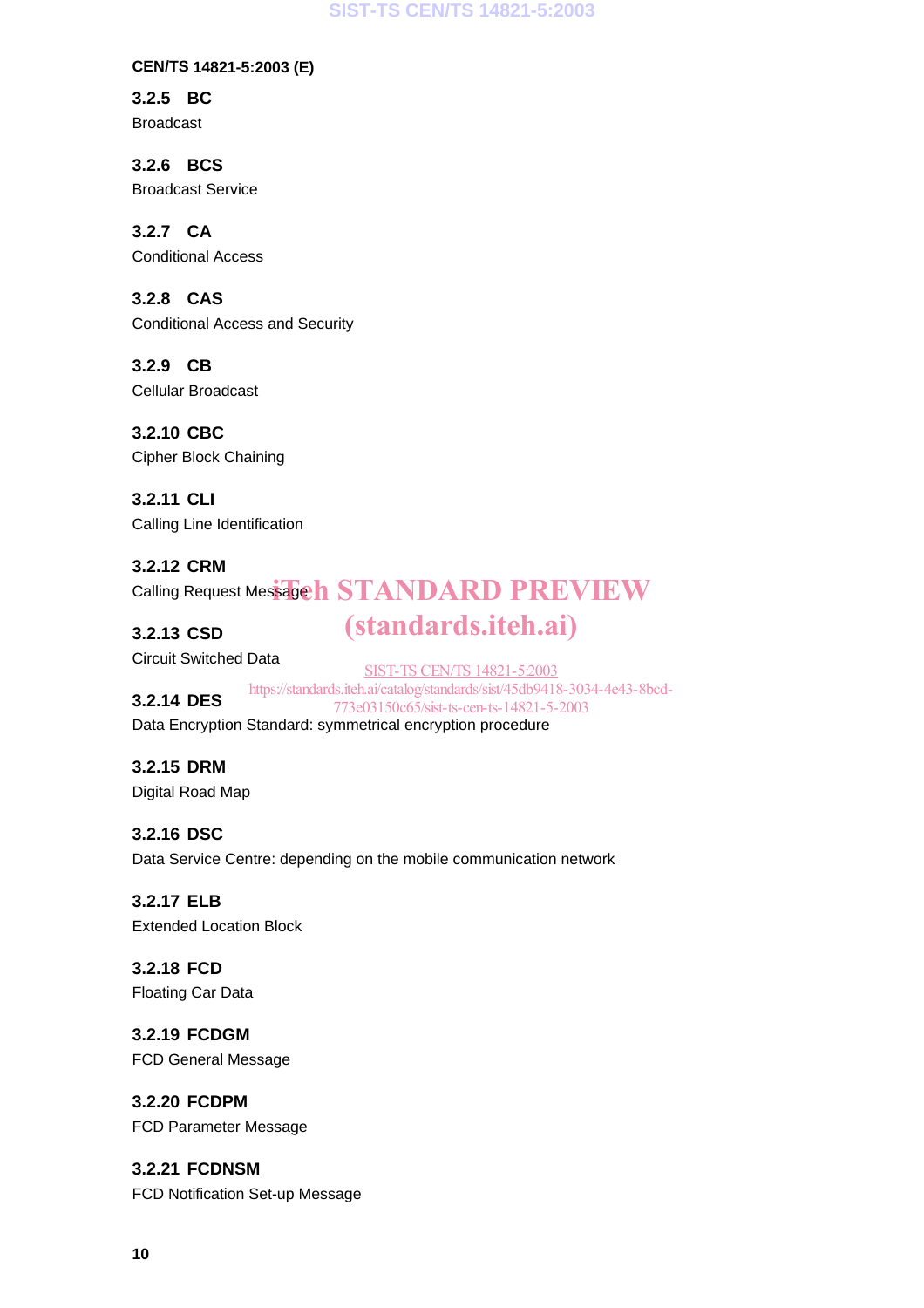#### **3.2.22 FCDRM**

FCD Revoke Message

#### **3.2.23 FCDVDSUM**

FCD Virtual Detection Site Update Message

## **3.2.24 GATS**

Global Automotive Telematics Standard

#### **3.2.25 GEM** General Error Message

**3.2.26 GPS** Global Positioning System NAVSTAR GPS

**3.2.27 GSM** Global System for Mobile Communication

**3.2.28 IE** Information Element

**3.2.29 ICV** Initial Chaining Value  $\overline{\text{Teh STANDARD PREVIEW}}$ 

#### **3.2.30 L\_max**

# (standards.iteh.ai)

Max. length of transferable data in **one** data transaction SIST-TS CEN/TS 14821-5:2003

**3.2.31 MAC** https://standards.iteh.ai/catalog/standards/sist/45db9418-3034-4e43-8bcd-773e03150c65/sist-ts-cen-ts-14821-5-2003

Message Authentication Code

**3.2.32 MNA** Mobile Network Address

**3.2.33 MF** Mandatory Fixed format

**3.2.34 MO** Mobile Originated Message

**3.2.35 MT** Mobile Terminated Message

**3.2.36 MV** Mandatory Variable format

**3.2.37 N\_min** Minimum number of ELB waypoints

## **3.2.38 OBU**

Onboard Unit, synonymously used telematics device, telematics terminal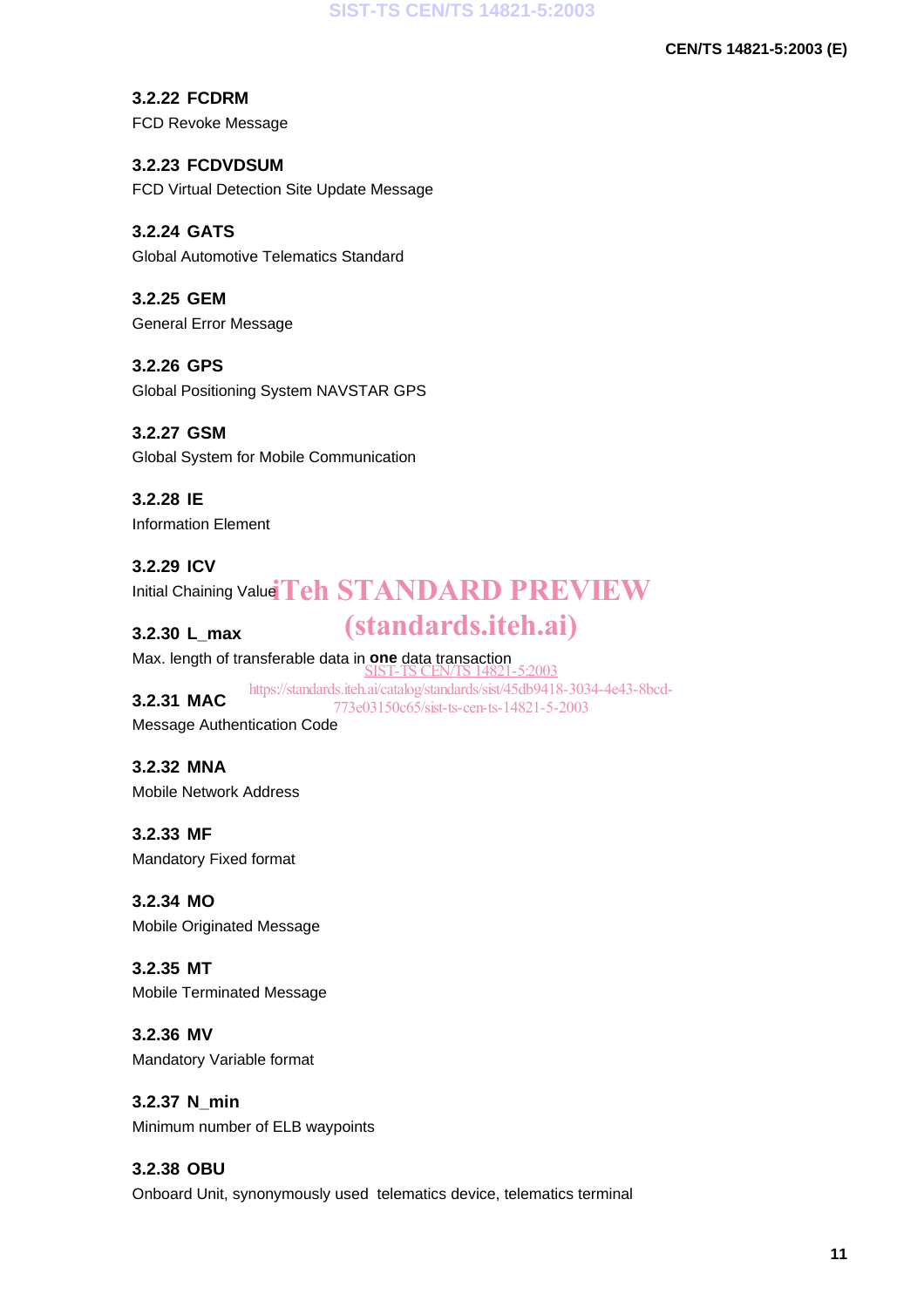#### **SIST-TS CEN/TS 14821-5:2003**

#### **CEN/TS 14821-5:2003 (E)**

#### **3.2.39 OF** Optional Fixed format

**3.2.40 OV** Optional Variable format

# **3.2.41 PDU**

Protocol Data Unit

## **3.2.42 PFA**

Probability of false alarm (i.e. estimated error is too large)

## **3.2.43 PMD**

Probability of missed detection (i.e. estimated error is too small)

## **3.2.44 RSA**

Asymmetrical encryption procedure by Rivest, Shamir and Adleman

## **3.2.45 SAE**

Society of Automotive Engineers, Inc.

## **3.2.46 SMS**

Short Message Service eh STANDARD PREVIEW

#### **3.2.47 SMSC** SMS Centre

# (standards.iteh.ai)

**3.2.48 SV**

SIST-TS CEN/TS 14821-5:2003 https://standards.iteh.ai/catalog/standards/sist/45db9418-3034-4e43-8bcd-773e03150c65/sist-ts-cen-ts-14821-5-2003

Space Vehicle

## **3.2.49 TEG**

Telematics Expert Group – Group within the WAP-Forum Ltd.

## **3.2.50 TINFO** Traffic Information Report

**3.2.51 TOC** Telematics Operator Code

#### **3.2.52 TRP** Transport Protocol

**3.2.53 TT** Traffic telematics

### **3.2.54 TTI** Traffic and Traveller Information

**3.2.55 TTFF** Time to First Fix